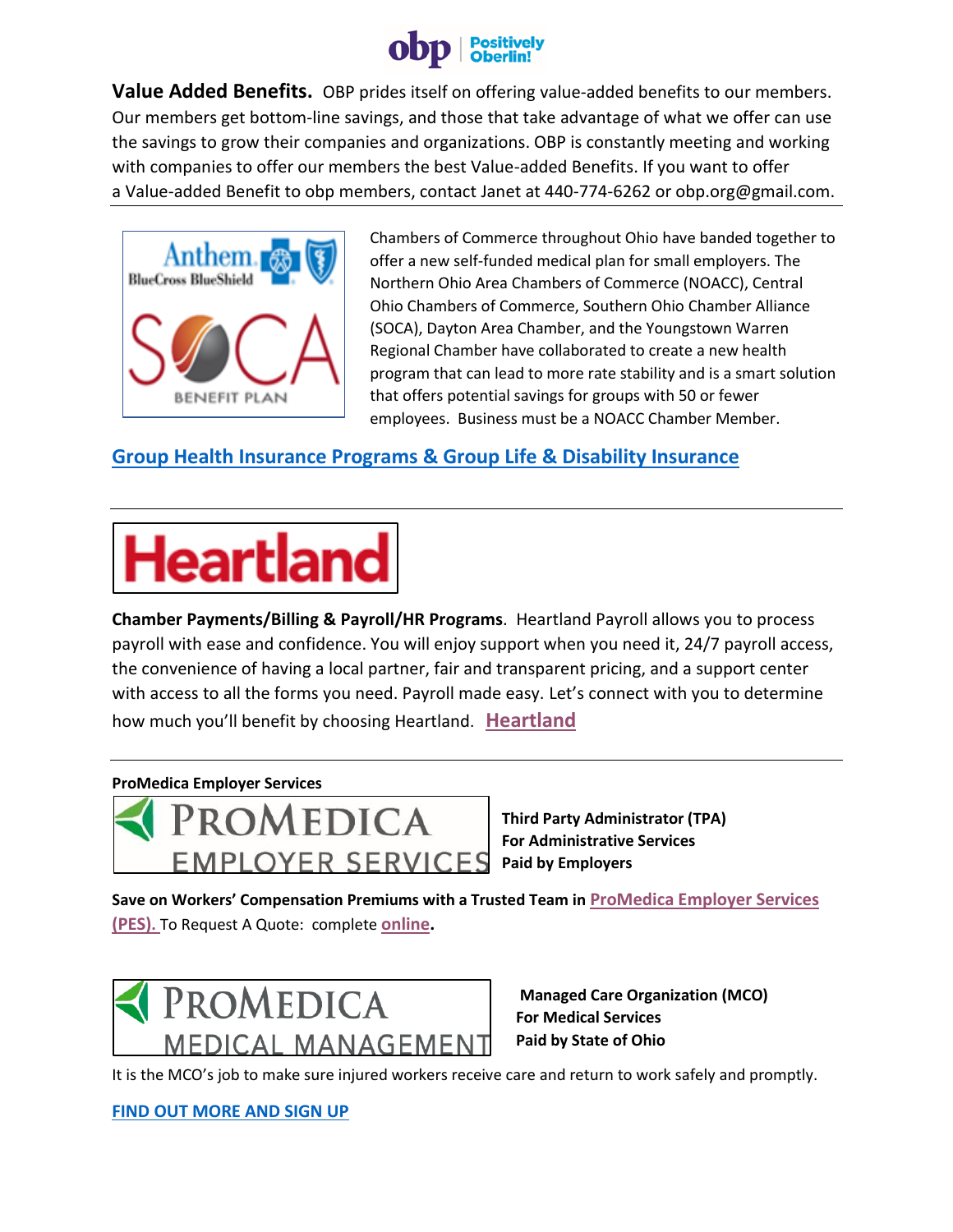



Constant Contact is the leading provider of small business online marketing tools, to help you to stay in touch with customers to sell more, grow your customer base, and increase your bottom line. Constant Contact has partnered with Chambers of Commerce (OBP) to provide members effective marketing tools that work. From email marketing to event management to social sharing and more, Chamber members will receive product discounts for up to 25% off!

**For more information, visit [CONSTANT CONTACT](https://go.constantcontact.com/signup.jsp?pn=oberlinbizpartnership) to sign up for your account today!**



OBP members receive exclusive discounts on inbound and outbound shipments of all sizes through the [NOACC Shipping](https://www.partnership.com/micro-site/index/89NOACC?utm_source=association&utm_medium=description&utm_campaign=NOACC(8728))  [Program,](https://www.partnership.com/micro-site/index/89NOACC?utm_source=association&utm_medium=description&utm_campaign=NOACC(8728)) managed by PartnerShip®. Ship smarter with this free member benefit.

Save on small package shipping with discounts of 45% on FedEx Express and 25% on FedEx Ground.

Reduce your LTL freight costs and easily rate shop with TForce Freight, Saia, YRC Freight, and many others.

Benefit from partial and full truckload options for shipments that need added reliability and security or require specialized equipment.

Improve your supply chain efficiency with affordable contract or on-demand warehousing.

**Get Started [Enroll in the NOACC Shipping Program](https://www.partnership.com/micro-site/enroll-now/89NOACC?promo_code=8728&utm_source=association&utm_medium=description&utm_campaign=NOACC(8728))** today to start saving. For members who are already using the program, but don't have the current FedEx discounts, make sure you re-enroll to receive the improved pricing. If you have any questions about using the program or would like a quote, PartnerShip is available to help.